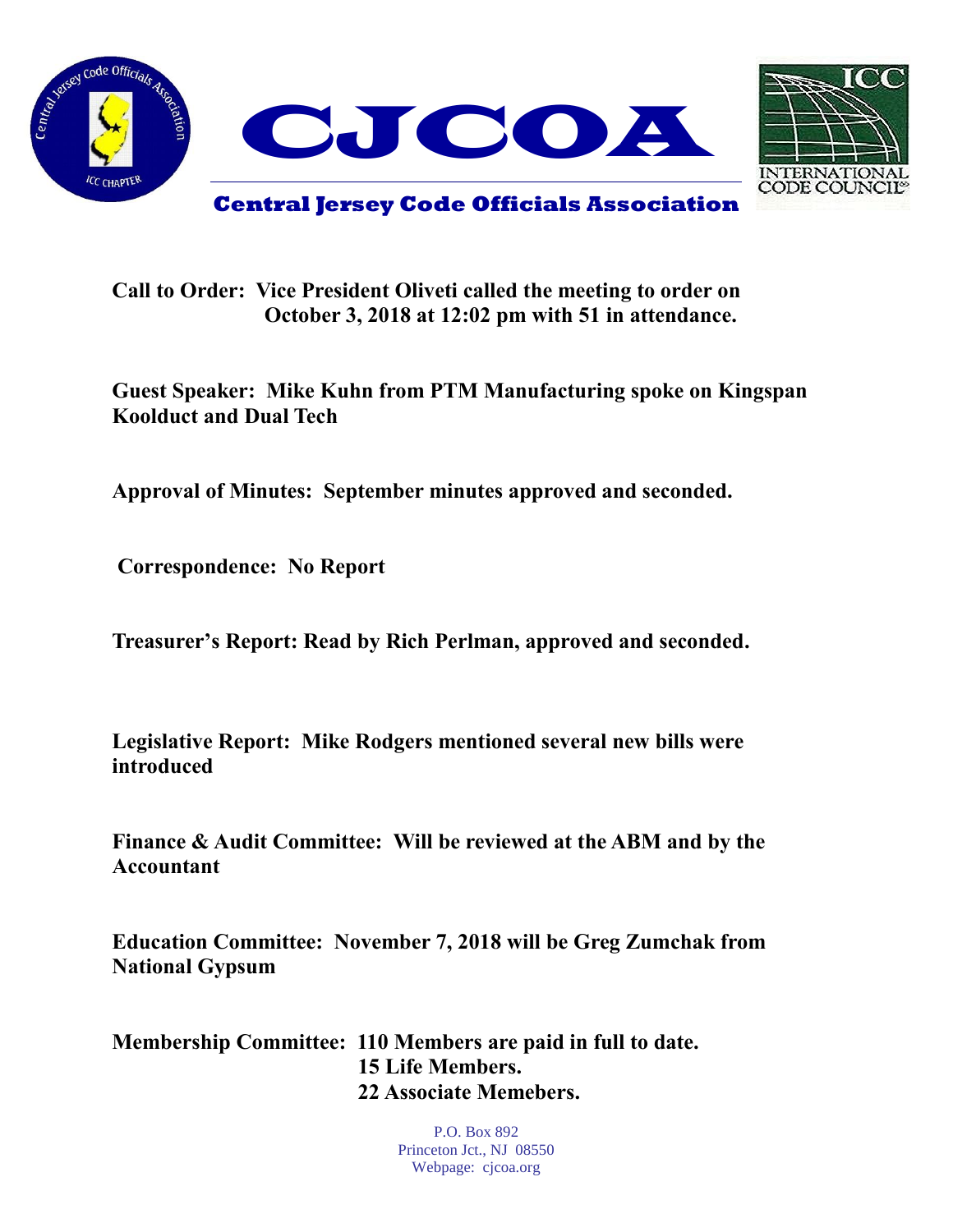**By-Laws Committee: No Report**

**Historical Committee: No Report**

**Good & Welfare Committee: It's our deepest regrets to announce the passing of two of our DCA's Associates' Rest In Peace Cynthia Cordero Marcel Iglesias**

**Public Relations: No Report**

**Code Change Committee:** 

**Building: No Report**

**Electric: No Report**

**Plumbing: No Report**

**Fire: No Report**

**Nominating Committee: Rich Allegretti announce that the following individuals submitted letters of interest for the following positions: President – Frank Olivetti Vice President – Thomas Polino Treasurer – Rich Perlman Secretary – John White**

> P.O. Box 892 Princeton Jct., NJ 08550 Webpage: cjcoa.org